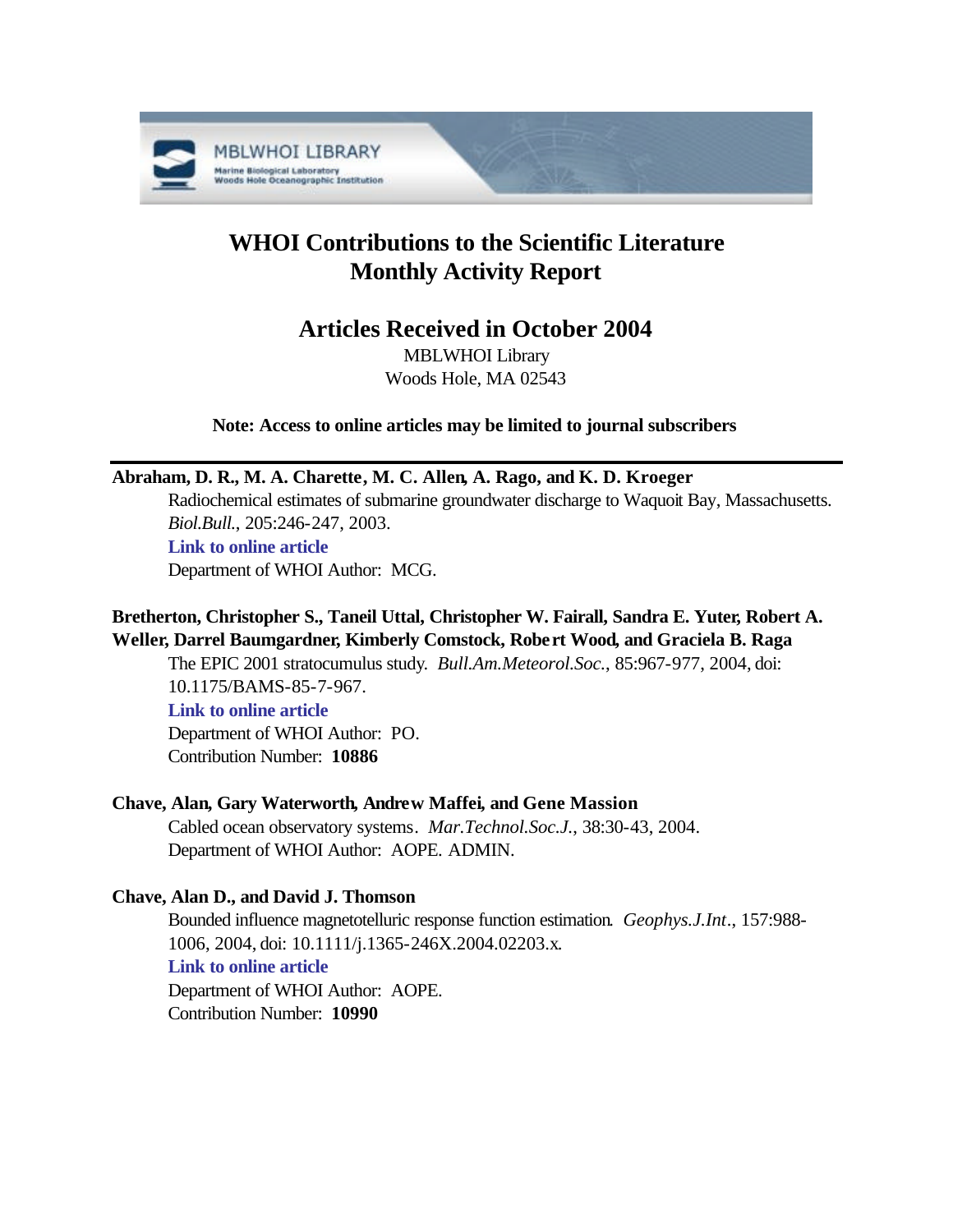## **Cole, Marci L., Ivan Valiela, Kevin D. Kroeger, Gabrielle L. Tomasky, Just Cebrain, Cathleen Wigand, Richard A. McKinney, Sara P. Grady, and Maria Helena Carvalho da Silva**

Assessment of a d<sup>15</sup>N isotopic method to indicate anthropogenic eutrophication in aquatic ecosystems. *J.Environ.Qual.*, 33:124-132, 2004. **[Link to online article](http://jeq.scijournals.org/cgi/reprint/33/1/124.pdf)** Department of WHOI Author: MCG.

## **Crusius, John, Thomas F. Pedersen, Stephanie Kienast, Lloyd Keigwin, and Laurent Labeyrie**

Influence of northwest Pacific productivity on North Pacific Intermediate Water oxygen concentrations during the Bolling-Allerod interval (14.7-12.9 ka). *Geology*, 32:633-636, 2004, doi: 10.1130/G20508.1. **[Link to online article](http://dx.doi.org/10.1130/G20508.1)** Department of WHOI Author: MCG. GEOL.

#### **Dick, Henry J. B., Jian Lin, and Hans Schouten**

An ultraslow-spreading class of ocean ridge. *Nature*, 426:405-412, 2003, doi: 10.1038/nature02128. **[Link to online article](http://dx.doi.org/10.1038/nature02128)**

Department of WHOI Author: GEOL.

#### **Dukhovskoy, Dmitry S., Mark A. Johnson, and Andrey Proshutinsky**

Arctic decadal variability: an auto-oscillatory system of heat and fresh water exchange. *Geophys.Res.Lett.*, 31,L03302,doi:10.1029/2003GL019023, 2004, doi: 10.1029/2003GL019023. **[Link to online article](http://dx.doi.org/10.1029/2003GL019023)** Department of WHOI Author: PO.

## **Edwards, Katrina J., Thomas M., Hiromi Konishi, and Peter R. Buseck**

Seafloor bioalteration of sulfide minerals: results from in situ incubation studies. *Geochim.Cosmochim.Acta*, 67:2843-2856, 2003, doi: 10.1016/S0016-7037(03)00089-9. **[Link to online article](http://dx.doi.org/10.1016/S0016-7037(03)00089-9)** Department of WHOI Author: MCG. Contribution Number: **10816**

## **Engels, Jennifer L., Margo H. Edwards, Daniel J. Fornari, Michael R. Perfit, Johnson, and R. Cann**

A new model for submarine volcanic collapse formation. *Geochem.Geophys.Geosyst.*, 4,1077,doi:10.1029/2002GC000483, 2003, doi: 10.1029/2002GC000483. **[Link to online article](http://dx.doi.org/10.1029/2002GC000483)**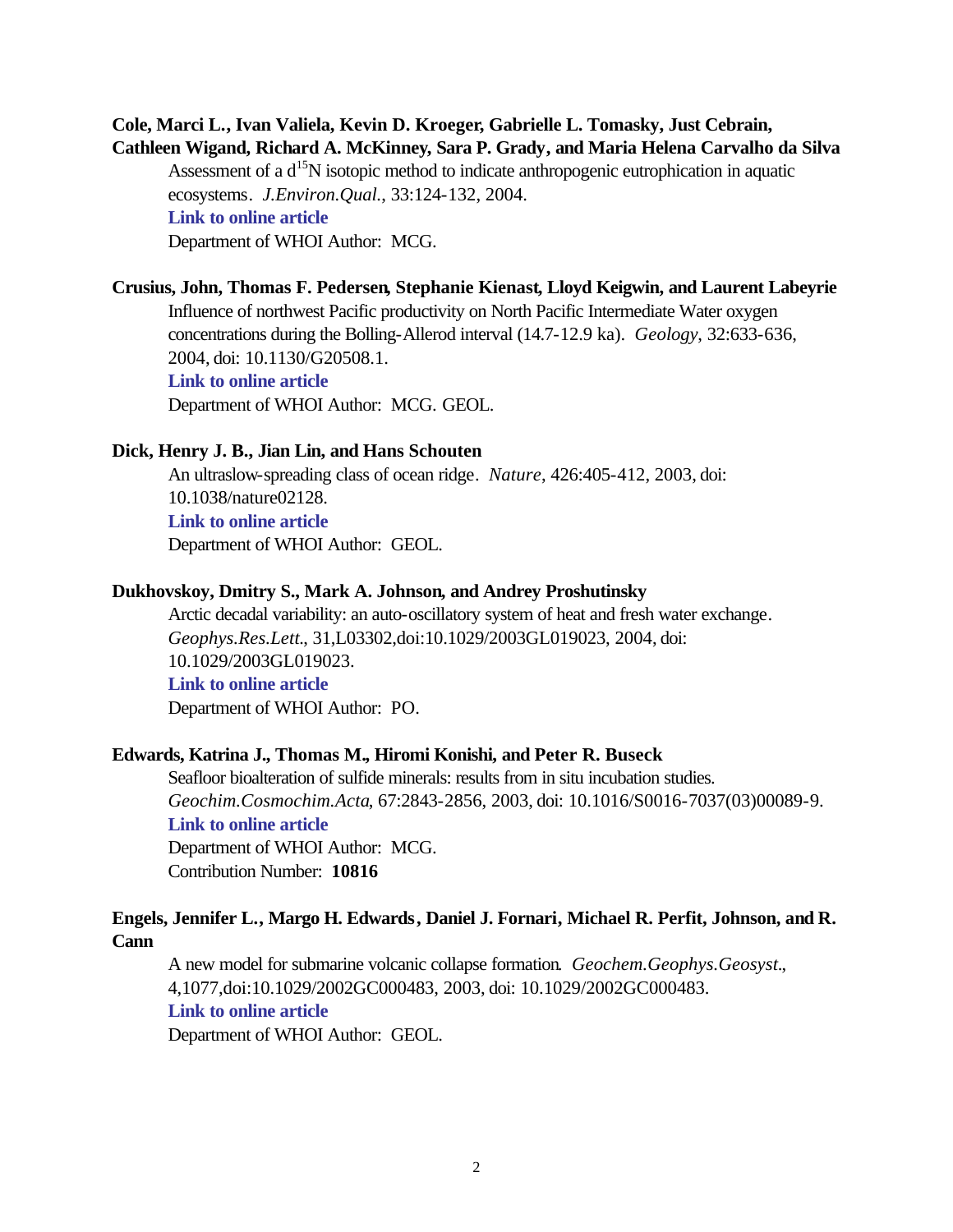#### **Evans, Brian, Yves Bernabe, and Greg Hirth**

Relations among porosity, permeability, and deformation in rocks at high temperatures. In: *Rheology and Deformation of the Lithosphere at Continental Margins*. Garry D. Karner, Brian Taylor, Neal W. Driscoll, and David L. Kohlsted, eds. New York, NY: Columbia University Press, :311-339, 2004. Department of WHOI Author: GEOL.

## **Feddersen, Falk, R. T. Guza, and Steve Elgar**

Inverse modeling of one-dimensional setup and alongshore current in the nearshore. *J.Phys.Oceanogr.*, 34:920-933, 2004, doi: 10.1175/1520- 0485(2004)034<0920:IMOOSA>2.0.CO;2. **[Link to online article](http://dx.doi.org/10.1175/1520-0485(2004)034<0920:IMOOSA>2.0.CO;2)** Department of WHOI Author: AOPE. Contribution Number: **10956**

#### **Frye, Daniel, Andrew Hamilton, Mark Grosenbaugh, Walter Paul, and Mark Chaffey**

Deepwater mooring designs for ocean observatory science. *Mar.Technol.Soc.J.*, 38:7-20, 2004.

Department of WHOI Author: AOPE.

#### **Galbraith, Eric D., Markus Kienast, Thomas F. Pedersen, and Stephen E. Calvert**

Glacial-interglacial modulation of the marine nitrogen cycle by high-altitude  $O_2$  supply to global thermocline. *Paleoceanography*, 19,PA4007,doi:10.1029/2003PA001000, 2004, doi: 10.1029/2003PA001000.

## **[Link to online article](http://dx.doi.org/10.1029/2003PA001000)**

Department of WHOI Author: MCG. Contribution Number: **10994**

#### **Gallager, Scott M., Hidekatsu Yamazaki, and Cabell S. Davis**

Contribution of fine-scale vertical structure and swimming behavior to formation of plankton layers on Georges Bank. *Mar.Ecol.Prog.Ser.*, 267:27-43, 2004.

## **[Link to online article](http://www.int-res.com/articles/meps2004/267/m267p027.pdf)**

Department of WHOI Author: BIO. Contribution Number: **10291**

## **Godon, Arnaud, James D. Webster, Graham D. Layne, and Francoise Pineau**

Secondary ion mass spectrometry for the determination of  $d^{37}Cl$  Part II. Intercalibration of SIMS and IRMS for aluminosilicate glasses. *Chem.Geol.*, 207:291-303, 2004, doi: 10.1016/j.chemgeo.2004.04.003. **[Link to online article](http://dx.doi.org/10.1016/j.chemgeo.2004.04.003)**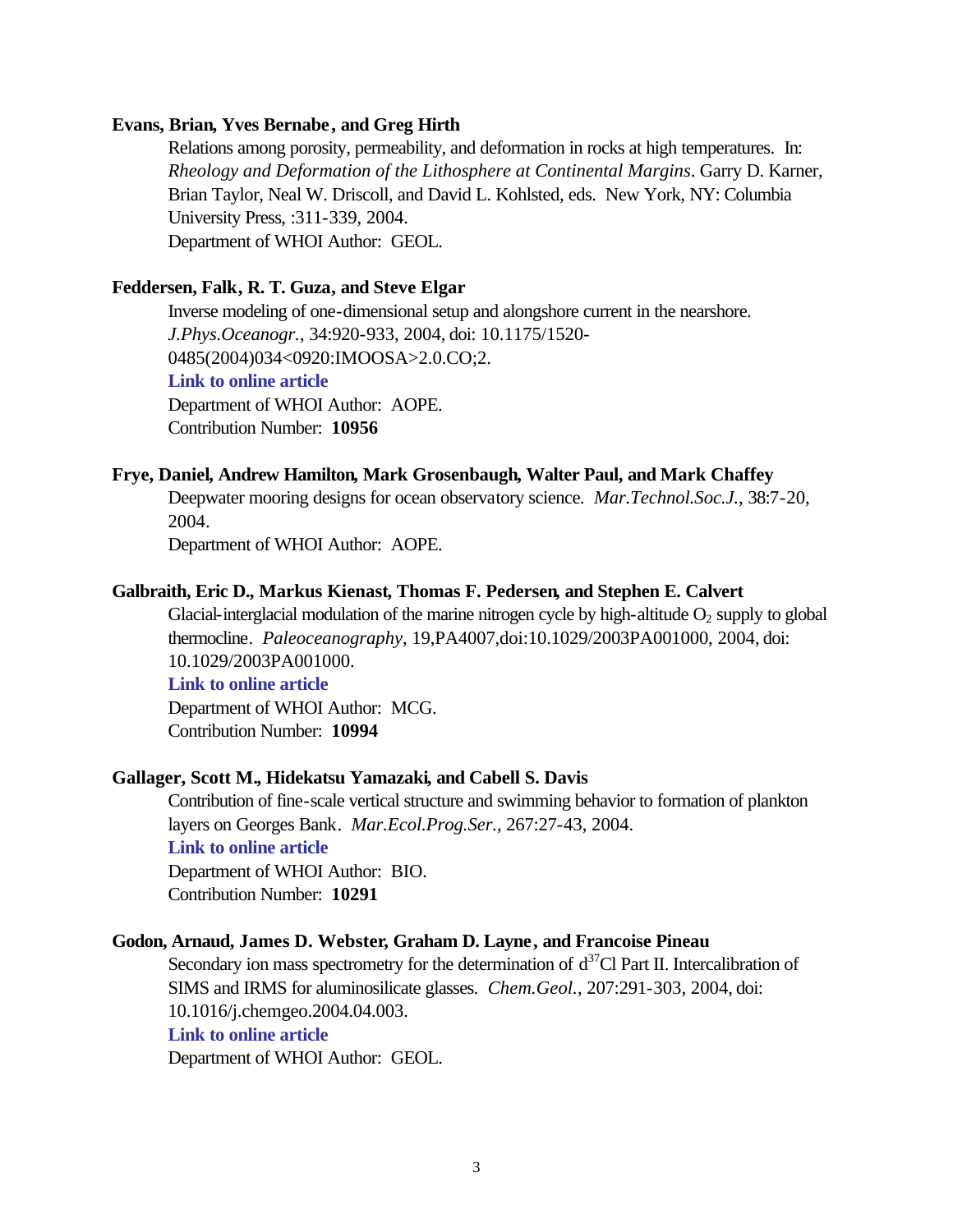**Gorbarenko, S. A., J. R. Southon, L. D. Keigwin, M. V. Cherepanova, and I. G. Gvozdeva** Late Pleistocene-Holocene oceanographic variability in the Okhotsk Sea: geochemical, lithological and paleontological evidence. *Palaeogeogr.Palaeoclimatol.Palaeoecol.*, 209:281-301, 2004, doi: 10.1016/j.palaeo.2004.02.013. **[Link to online article](http://dx.doi.org/10.1016/j.palaeo.2004.02.013)** Department of WHOI Author: GEOL.

#### **He, Ruoying, Yonggang Liu, and Robert H. Weisberg**

Coastal ocean wind fields gauged against the performance of an ocean circulation model. *Geophys.Res.Lett.*, 31,L14303,doi:10.1029/2003GL019261, 2004, doi: 10.1029/2003GL019261. **[Link to online article](http://dx.doi.org/10.1029/2003GL019261)** Department of WHOI Author: AOPE.

#### **Hirose, Kei, Nobumichi Shimizu, Wim van Westrenen, and Yingwei Fei**

Trace element partitioning in Earth's lower mantle and implications for geochemical consequences of partial melting at the core-mantle boundary. *Phys.Earth Planet.Inter.*, 146:249-260, 2004, doi: 10.1016/j.pepi.2002.11.001.

**[Link to online article](http://dx.doi.org/10.1016/j.pepi.2002.11.001)**

Department of WHOI Author: GEOL.

## **Ho, David T., Christopher J. Zappa, Wade R. McGillis, Larry F. Bliven, Brian Ward, John W. H. Dacey, Peter Schlosser, and Melissa B. Hendricks**

Influence of rain on air-sea gas exchange: lessons from a model ocean. *J.Geophys.Res.*, 109,C08S18,doi:10.1029/2003JC001806, 2004, doi: 10.1029/2003JC001806. **[Link to online article](http://dx.doi.org/10.1029/2003JC001806)**

Department of WHOI Author: AOPE. BIO.

## **Hunt, Heather L., Anna Metaxas, Robert M. Jennings, Kenneth M. Halanych, and Lauren S. Mullineaux**

Testing biological control of colonization by vestimentiferan tubeworms at deep-sea hydrothermal vents (East Pacific Rise, 9°50'N). *Deep-Sea Res.I*, 51:225-234, 2004, doi: 10.1016/j.dsr.2003.10.008.

#### **[Link to online article](http://dx.doi.org/10.1016/j.dsr.2003.10.008)**

Department of WHOI Author: BIO. Contribution Number: **11024**

## **Hunter, Christine M., and Michael C. Runge**

The importance of environmental variability and management control error to optimal harvest policies. *J.Wildl.Manage.*, 68:585-594, 2004. Department of WHOI Author: BIO.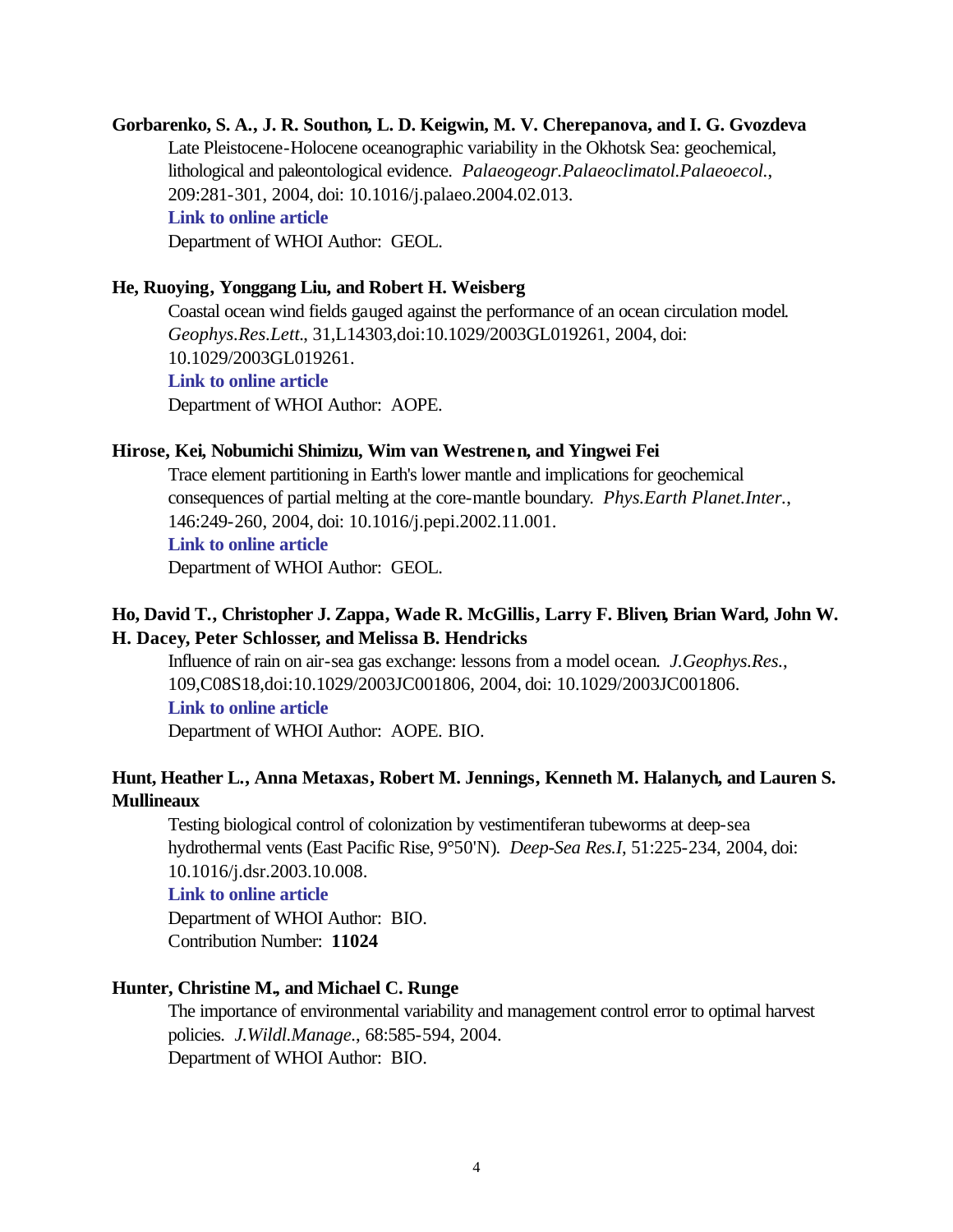#### **Katsman, Caroline A., Michael A. Spall, and Robert S. Pickart**

Boundary current eddies and their role in the restratification of the Labrador Sea. *J.Phys.Oceanogr.*, 34:1967–1983, 2004, doi: 10.1175/1520- 0485(2004)034<1967:BCEATR>2.0.CO;2. **[Link to online article](http://dx.doi.org/10.1175/1520-0485(2004)034<1967:BCEATR>2.0.CO;2)** Department of WHOI Author: PO. Contribution Number: **10963**

## **Klepac-Ceraj, Vanja, Michele Bahr, Byron C. Crump, Andreas P. Teske, John E. Hobbie, and Martin F. Polz**

High overall diversity and dominance of microdiverse relationships in salt marsh sulphatereducing bacteria. *Environ.Microbiol.*, 6:686-698, 2004, doi: 10.1111/j.1462- 2920.2004.00600.x.

**[Link to online article](http://dx.doi.org/10.1111/j.1462-2920.2004.00600.x)**

Department of WHOI Author: AOPE. BIO.

#### **LaCasce, J. H., and J. Pedlosky**

The instability of Rossby basin modes and the oceanic eddy field. *J.Phys.Oceanogr.*, 34:2027-2041, 2004, doi: 10.1175/1520-0485(2004)034<2027:TIORBM>2.0.CO;2. **[Link to online article](http://dx.doi.org/10.1175/1520-0485(2004)034<2027:TIORBM>2.0.CO;2)** Department of WHOI Author: PO. Contribution Number: **11025**

#### **Layne, G. D., A. Godon, J. D. Webster, and W. Bach**

Secondary ion mass spectrometry for the determination of  $d^{37}Cl$  Part I. Ion microprobe analysis of glasses and fluids. *Chem.Geol.*, 207:277-289, 2004, doi: 10.1016/j.chemgeo.2004.04.002. **[Link to online article](http://dx.doi.org/10.1016/j.chemgeo.2004.04.002)**

Department of WHOI Author: GEOL. MCG.

#### **Mehl, Luc, Bradley R. Hacker, Greg Hirth, and Peter B. Kelemen**

Arc-parallel flow within the mantle wedge: evidence from the accreted Talkeetna arc, south central Alaska. *J.Geophys.Res.*, 108(B8),2375,doi:10.1029/2002JB002233, 2003, doi: 10.1029/2002JB002233.

#### **[Link to online article](http://dx.doi.org/10.1029/2002JB002233)**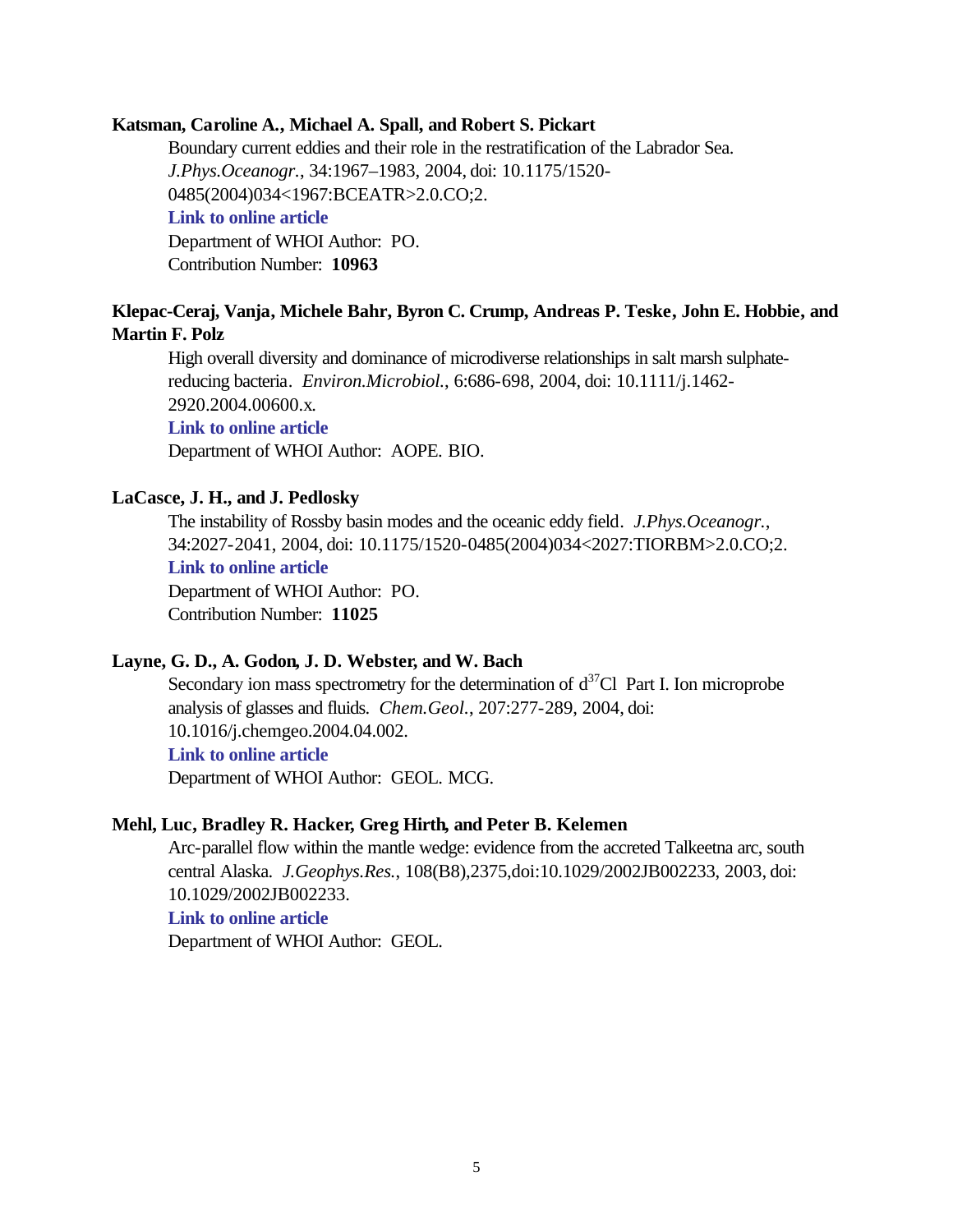## **Morishita, Tomoaki, Jinichiro Maeda, Sumio Miyashita, Takeshi Matsumoto, and Henry J. B. Dick**

Magmatic srilankite  $(Ti_2ZrO_6)$  in gabbroic vein cutting oceanic peridotites: an unusual product of peridotite-melt interactions beneath slow-spreading ridges. *Am.Mineral.*, 89:759-766, 2004. **[Link to online article](http://www.minsocam.org/MSA/AmMin/TOC/2004/MJ04.html)**

Department of WHOI Author: GEOL.

## **Mourino, B., E. Fernandez, and M. Alves**

Thermohaline structure, ageostrophic vertical velocity fields and phytoplankton distribution and production in the northeast Atlantic subtropical front. *J.Gepohys.Res.*, 109,CO4020,doi:10.1029/2003JC001990, 2004, doi: 10.1029/2003JC001990. **[Link to online article](http://dx.doi.org/10.1029/2003JC001990)** Department of WHOI Author: AOPE.

## **Mulligan, Ann, and Elazar Uchupi**

New interpretation of the glacial history of Cape Cod, Massachusetts, may have important implications for groundwater contaminant transport. *Eos*, 84(19):177,182,183, 2003.

## **[Link to online article](http://www.agu.org/journals/eo/eo0319/2003EO190001.pdf#anchor)**

Department of WHOI Author: MPC. GEOL. Contribution Number: **10898**

## **Neubert, Michael G., and Ingrid M. Parker**

Projecting rates of spread for invasive species. *Risk Anal.*, 24:817-831, 2004, doi: 10.1111/j.0272-4332.2004.00481.x. **[Link to online article](http://dx.doi.org/10.1111/j.0272-4332.2004.00481.x)**

Department of WHOI Author: BIO. Contribution Number: **11184**

#### **Rapp, Robert P., Nobumichi Shimizu, and Marc D. Norman**

Growth of early continental crust by partial melting of eclogite. *Nature*, 425:605-609, 2003, doi: 10.1038/nature02031.

#### **[Link to online article](http://dx.doi.org/10.1038/nature02031)**